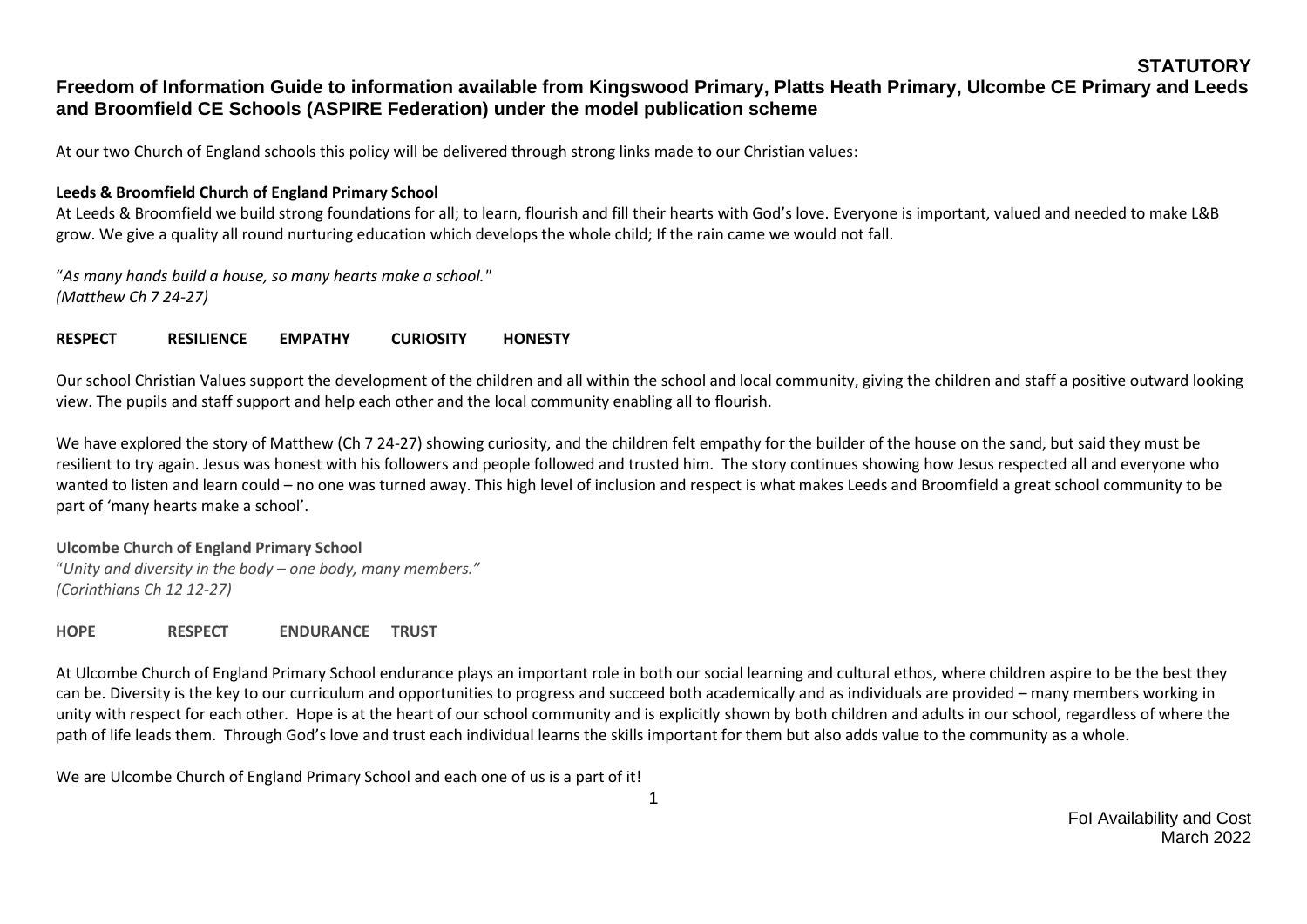| Information to be published                                                                                                                                                        | How the information can be obtained   | <b>Cost</b>     |
|------------------------------------------------------------------------------------------------------------------------------------------------------------------------------------|---------------------------------------|-----------------|
| Class 1 - Who we are and what we do<br>(Organisational information, structures, locations and contacts)<br>This will be current information only                                   | (hard copy and/or website)<br>Website | Free            |
| Who's who in the school                                                                                                                                                            | Website                               | Free            |
| Who's who on the governing body and the basis of their appointment                                                                                                                 | Website                               | Free            |
| <b>Instrument of Government</b>                                                                                                                                                    | Hard Copy contact school office       | 10 <sub>p</sub> |
| Contact details for the Head teacher and for the governing body                                                                                                                    | Website                               | Free            |
| School prospectus                                                                                                                                                                  | Hard Copy contact school office       | Free            |
| <b>Annual Report</b>                                                                                                                                                               | Hard copy contact school office       | 10p/sheet       |
| <b>Staffing structure</b>                                                                                                                                                          | Hard copy contact school office       | 10 <sub>p</sub> |
| School session times and term dates                                                                                                                                                | Hard copy contact school office       | Free            |
| Class 2 - What we spend and how we spend it                                                                                                                                        | (hard copy and/or website)            |                 |
| (Financial information relating to projected and actual income and expenditure,<br>procurement, contracts and financial audit)<br>Current and previous financial year as a minimum | Hard Copy contact school office       | 10p/sheet       |
| Annual budget plan and financial statements                                                                                                                                        | Hard Copy contact school office       | 10p/sheet       |
| Capitalised funding                                                                                                                                                                | Hard Copy contact school office       | 10p/sheet       |
| Additional funding                                                                                                                                                                 | Hard Copy contact school office       | 10p/sheet       |
| Procurement and projects                                                                                                                                                           | Hard Copy contact school office       | 10p/sheet       |
| Pay policy                                                                                                                                                                         | Hard Copy contact school office       | 10p/sheet       |
| Staffing and grading structure                                                                                                                                                     | Hard Copy contact school office       | 10p/sheet       |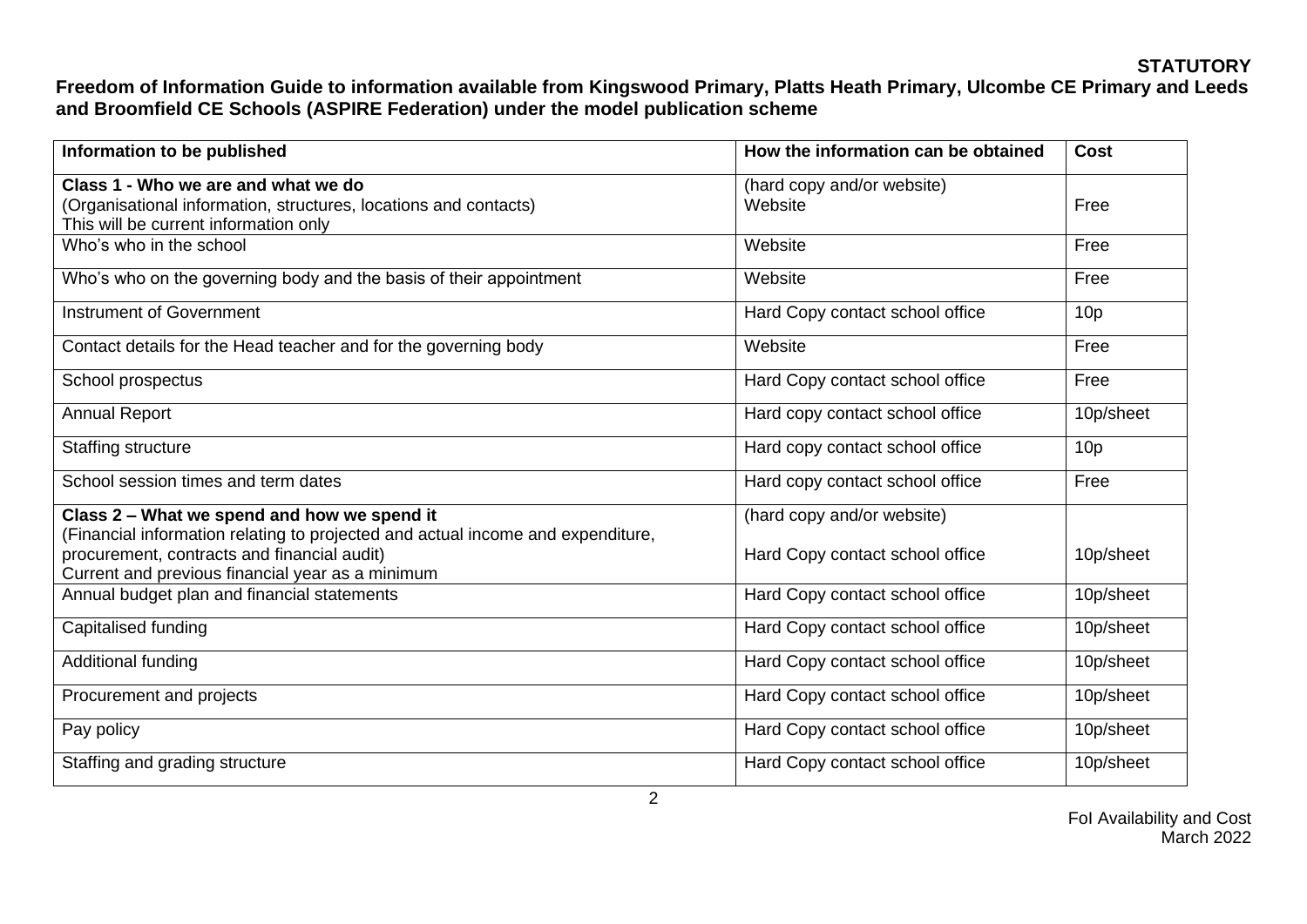| Information to be published                                                         | How the information can be obtained              | <b>Cost</b>       |
|-------------------------------------------------------------------------------------|--------------------------------------------------|-------------------|
| Governors' allowances                                                               | Hard Copy contact school office                  | 10p/sheet         |
| Class 3 - What our priorities are and how we are doing                              | (hard copy or website)                           |                   |
| (Strategies and plans, performance indicators, audits, inspections and reviews)     |                                                  |                   |
|                                                                                     | Hard copy contact school office                  | 10p/sheet         |
| Current information as a minimum                                                    |                                                  |                   |
| School profile                                                                      |                                                  |                   |
| Government supplied performance data                                                | www.direct.gov.uk                                | Free              |
| The latest Ofsted report                                                            | www.ofsted.gov.uk                                | Free              |
| - Summary                                                                           |                                                  |                   |
| - Full report                                                                       |                                                  |                   |
| Performance management policy and procedures adopted by the governing body.         | Hard copy contact School office                  | 10p/sheet         |
| Schools future plans                                                                | Hard copy contact School office                  | 10p/sheet         |
| Every Child Matters - policies and procedures                                       | Hard copy contact School office                  | 10p/sheet         |
| Class 4 – How we make decisions                                                     | (hard copy or website)                           | 10p/sheet         |
| (Decision making processes and records of decisions)                                | Hard copy contact school office                  |                   |
| Current and previous three years as a minimum                                       |                                                  |                   |
| Admissions policy/decisions (not individual admission decisions)                    | Inspection                                       | Free              |
|                                                                                     |                                                  |                   |
| Agendas of meetings of the governing body and (if held) its sub-committees          | Hard copy contact school office                  | 10p/sheet         |
|                                                                                     | Or Inspection                                    | Free              |
| Minutes of meetings (as above) - nb this will exclude information that is properly  | Hard copy contact school office<br>Or Inspection | 10p/sheet<br>Free |
| regarded as private to the meetings.                                                |                                                  |                   |
| Class 5 - Our policies and procedures                                               | Hard copy contact school office                  | 10p/sheet         |
| (Current written protocols, policies and procedures for delivering our services and | Or Inspection                                    | Free              |
| responsibilities). Current information only.                                        |                                                  |                   |
| School policies including:                                                          | Hard copy contact school office                  | 10p/sheet         |
| Charging and remissions policy                                                      | Or Inspection                                    | Free              |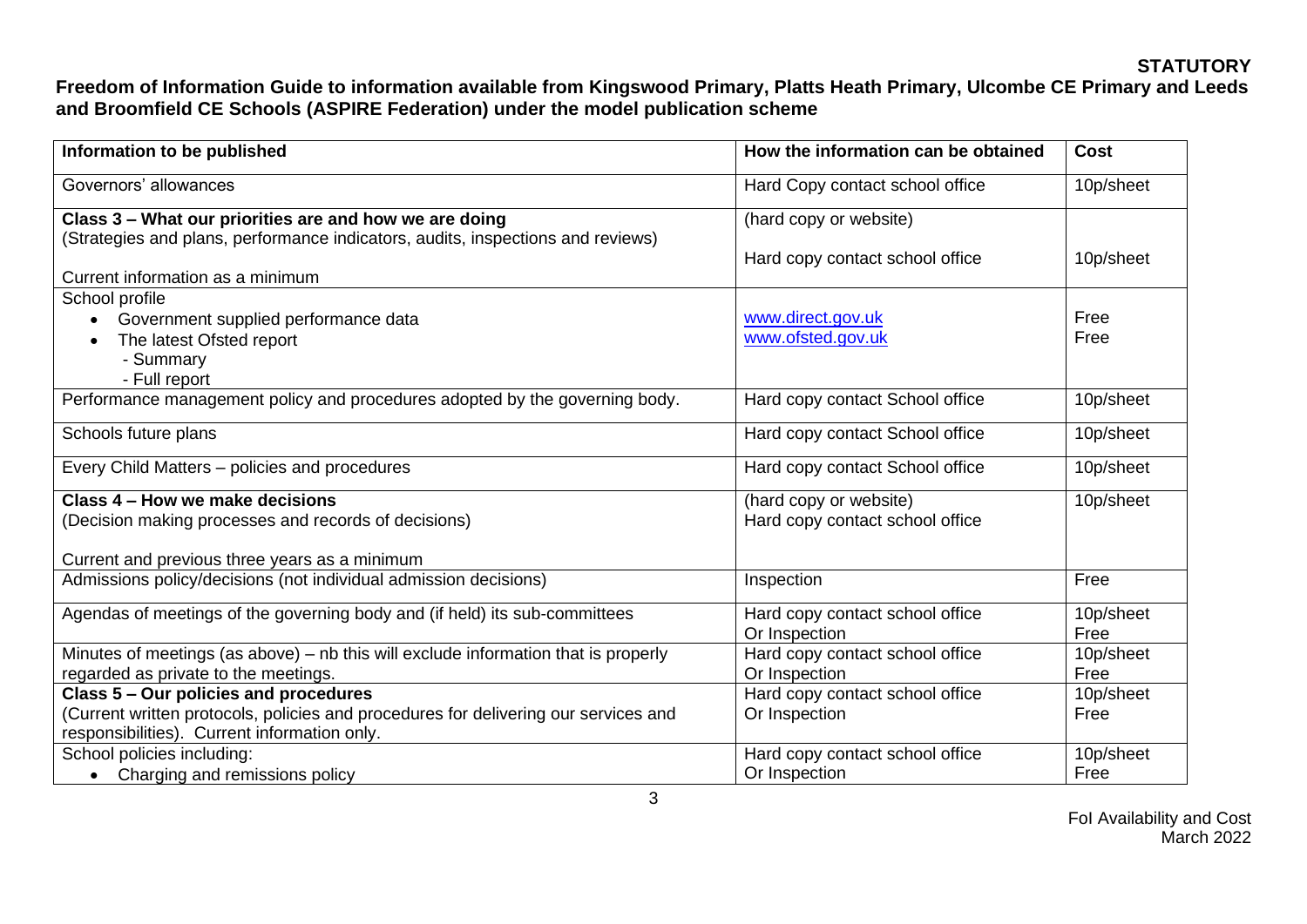| Information to be published                                     | How the information can be obtained     | Cost      |
|-----------------------------------------------------------------|-----------------------------------------|-----------|
| <b>Health and Safety</b><br>$\bullet$                           |                                         |           |
| Complaints procedure                                            |                                         |           |
| Staff conduct policy<br>٠                                       |                                         |           |
| Discipline and grievance policies<br>$\bullet$                  |                                         |           |
| Staffing structure implementation plan<br>٠                     |                                         |           |
| Information request handling policy<br>٠                        |                                         |           |
| Equality and diversity (including equal opportunities) policies |                                         |           |
| Staff recruitment policies                                      |                                         |           |
| Pupil and curriculum policies, including:                       | Hard copy contact school office         | 10p/sheet |
| Home-school agreement                                           | Or Inspection                           | Free      |
| Curriculum                                                      |                                         |           |
| Sex education                                                   |                                         |           |
| Special educational needs                                       |                                         |           |
| Accessibility<br>$\bullet$                                      |                                         |           |
| Race equality                                                   |                                         |           |
| Collective worship                                              |                                         |           |
| Careers education                                               |                                         |           |
| Pupil discipline                                                |                                         |           |
| Records management and personal data policies, including:       | Hard copy contact school office         | 10p/sheet |
| Information security policies<br>$\bullet$                      |                                         |           |
| Records retention destruction and archive policies<br>$\bullet$ |                                         |           |
| Data protection (including information sharing policies)        |                                         |           |
| Charging regimes and policies (not included above)              | Hard Copy contact school office         | 10p/sheet |
| <b>Class 6 - Lists and Registers</b>                            | (hard copy or website; some information |           |
| Currently maintained lists and registers only                   | may only be available by inspection)    |           |
| Curriculum circulars and statutory instruments                  | Hard copy contact school office         | 10p/sheet |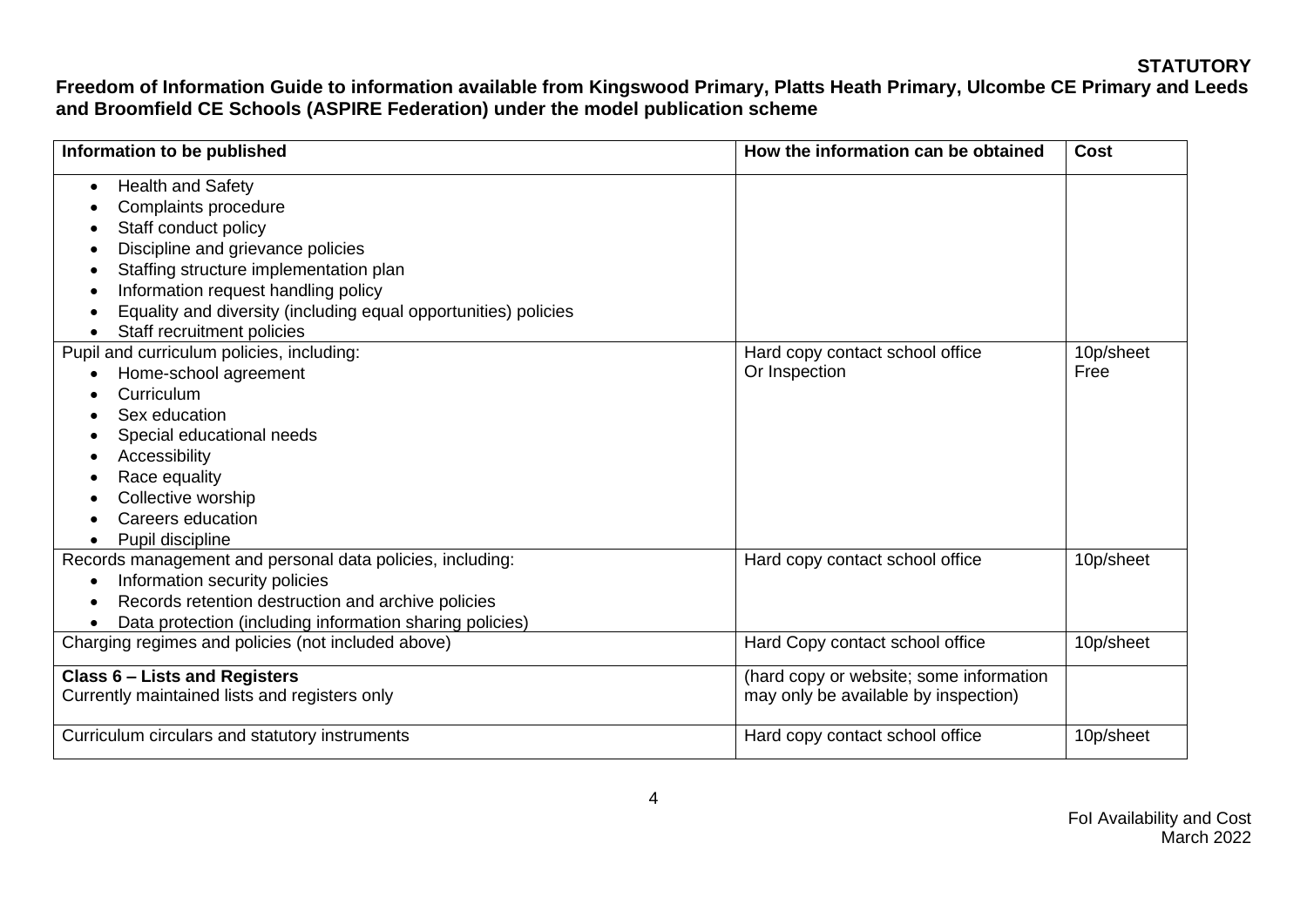| Information to be published                                                                                                                                                                      | How the information can be obtained                                             | <b>Cost</b> |
|--------------------------------------------------------------------------------------------------------------------------------------------------------------------------------------------------|---------------------------------------------------------------------------------|-------------|
| Disclosure logs (Details of info requested, dates & timescales)                                                                                                                                  | Inspection only                                                                 | Free        |
| Asset register                                                                                                                                                                                   | Inspection only                                                                 | Free        |
| Any information the school is currently legally required to hold in publicly available<br>registers (THIS DOES NOT INCLUDE THE ATTENDANCE REGISTER)                                              | Inspection only                                                                 | Free        |
| Class 7 – The services we offer<br>(Information about the services we offer, including leaflets, guidance and newsletters<br>produced for the public and businesses)<br>Current information only | (hard copy or website; some information<br>may only be available by inspection) |             |
| Extra-curricular activities                                                                                                                                                                      | Hard copy contact school office                                                 | Free        |
| Out of school clubs                                                                                                                                                                              | Hard copy contact school office                                                 | Free        |
| School publications                                                                                                                                                                              | Hard copy contact school office                                                 | Free        |
| Services for which the school is entitled to recover a fee, together with those fees                                                                                                             | Hard copy contact school office                                                 | Free        |
| Leaflets books and newsletters                                                                                                                                                                   | Hard copy contact school office                                                 | Free        |
| <b>Additional Information</b><br>This will provide schools with the opportunity to publish information that is not itemised<br>in the lists above                                                |                                                                                 |             |
|                                                                                                                                                                                                  |                                                                                 |             |

**Contact details:**

**Emma Hickling, Executive Headteacher, Email: [exechead@aspire-kent.org.uk](mailto:exechead@aspire-kent.org.uk) Kingswood School Office, Tel: 01622 842674, Email: [office@kingswoodkentsch.co.uk](mailto:office@kingswoodkentsch.co.uk) Ulcombe CE Primary School Office, Tel: 01622 842903, Email: [office@ulcombekentsch.co,uk](mailto:office@ulcombekentsch.co,uk) Leeds and Broomfield CE Primary School Office, Tel: 01622 861398, Email: [office@leeds-broomfieldkentsch.co.uk](mailto:office@leeds-broomfieldkentsch.co.uk) Platts Heath Primary School, Tel: 01622 850316, Email: [office@plattsheathkentsch.co.uk](mailto:office@plattsheathkentsch.co.uk)**